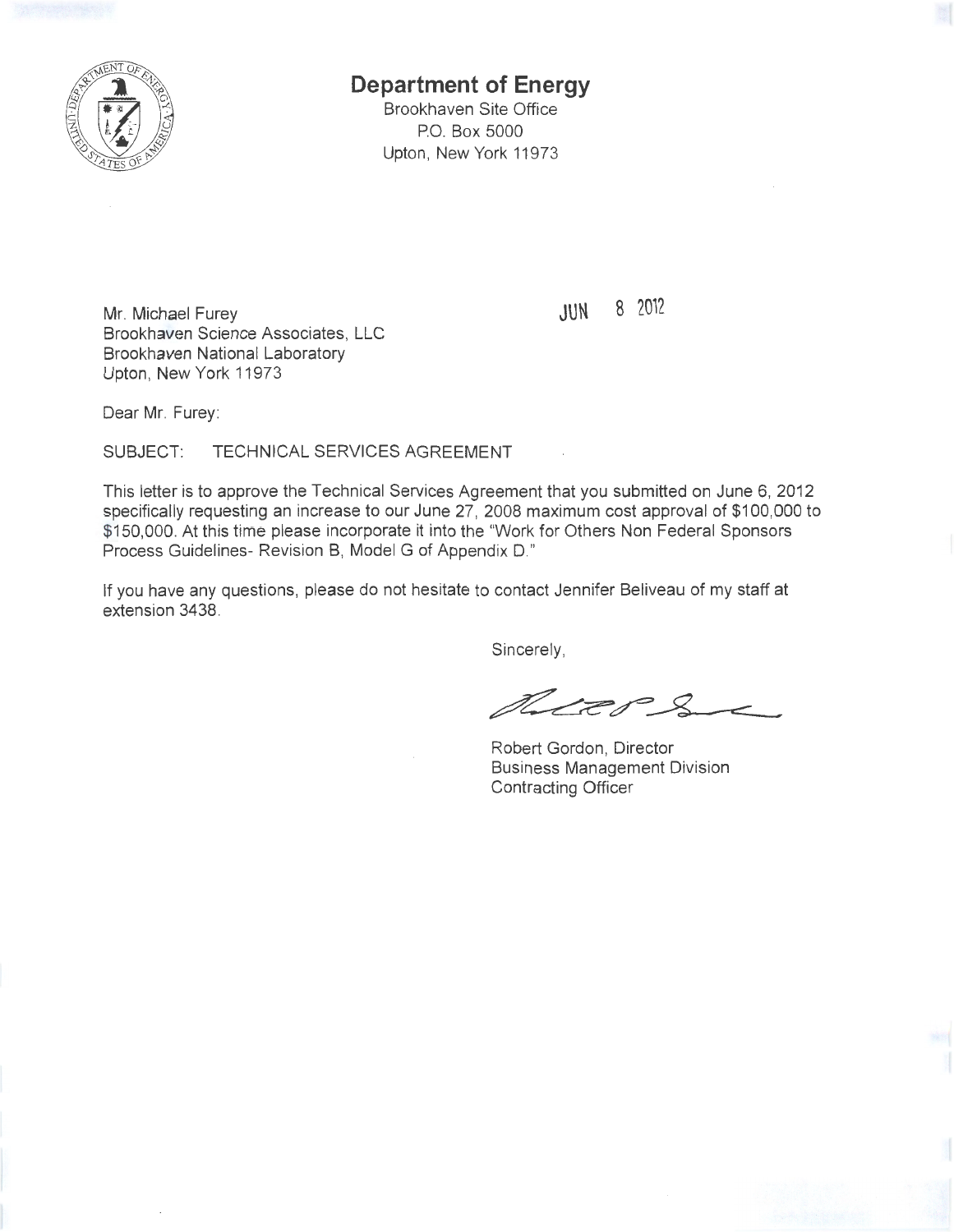

# **Department of Energy**

Brookhaven Site Office P.O. Box 5000 Upton, New York 11973 **RECEIVED** 

JUN 30 2008

OFFICE OF INTELLECTUAL PROPERl

**JUN 2 7 2008** 

Mr. Michael Furey Brookhaven Science Associates, LLC Brookhaven National Laboratory Upton, New York 11973

Dear Mr. Furey:

SUBJECT: TECHNICAL SERVICES AGREEMENT

This letter is to approve the Technical Services Agreement that you submitted on June 18<sup>th</sup>. At this time please incorporate it into the "Work for Others (WFO) Non Federal Sponsors Process Guidelines - Revision B, Model G of Appendix D."

If you have any questions, please do not hesitate to call Kim Nekulak of my staff on extension 7439.

Sincerely,

EP Sm

Robert P. Gordon Contracting Officer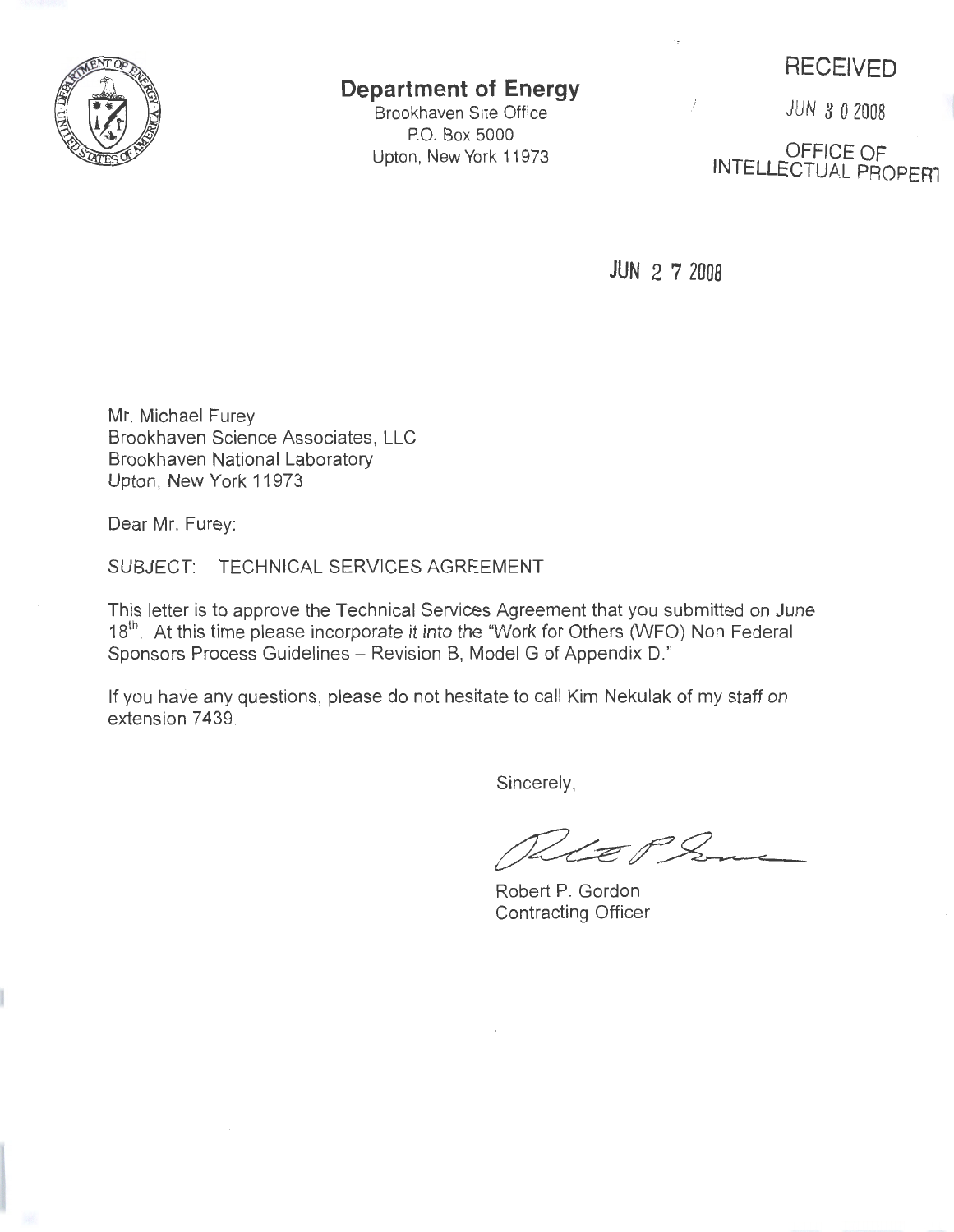Office of Intellectual Property & Sponsored Research



Building 185 P.O. Box 5000 Upton, NY 11973-5000 Phone 631 344-2103 Fax 631 344-3729 mfurey@ bnl.gov

managed by Brookhaven Science Associates for the U.S. Department of Energy

www.bnl.gov

June 18, 2008

Mr. Robert Gordon, Director Business Management Division U.S. Department of Energy Brookhaven Site Office Upton, NY 11973

RE: Technical Services Agreement

Dear Bob:

Brookhaven wishes to amend our "Work for Others (WFO) Non Federal Sponsors Process Guidelines - Revision B" by incorporating the enclosed Technical Services Agreement as Model G of Appendix D.

It is our intention to utilize this agreement for WFO programs that are funded by non-federal sponsors and which satisfy the following criteria:

- + Technical service utilizes BNL's unique capabilities which are not readily available in the private sector
- Technical service does not involve research and development activity
- Technical service will not result in the creation of intellectual property
- + Sponsor will not control information generated by the technical service and will not treat resulting material or data as proprietary information
- + Sponsor will not furnish equipment, tools, or materials to assist in performance of technical service.
- Sponsor will not be a foreign organization
- Maximum estimated cost for technical service is \$100,000
- Technical service shall be completed in one year or less

The proposed Technical Service Agreement was developed based on the Argonne National Laboratory's Technical Service Agreement (Attachment A) and the BNL "Model A" Research Agreement (Attachment B). The articles contained in the proposed Technical Service Agreement (TSA) are identical to the articles contained in the Argonne agreement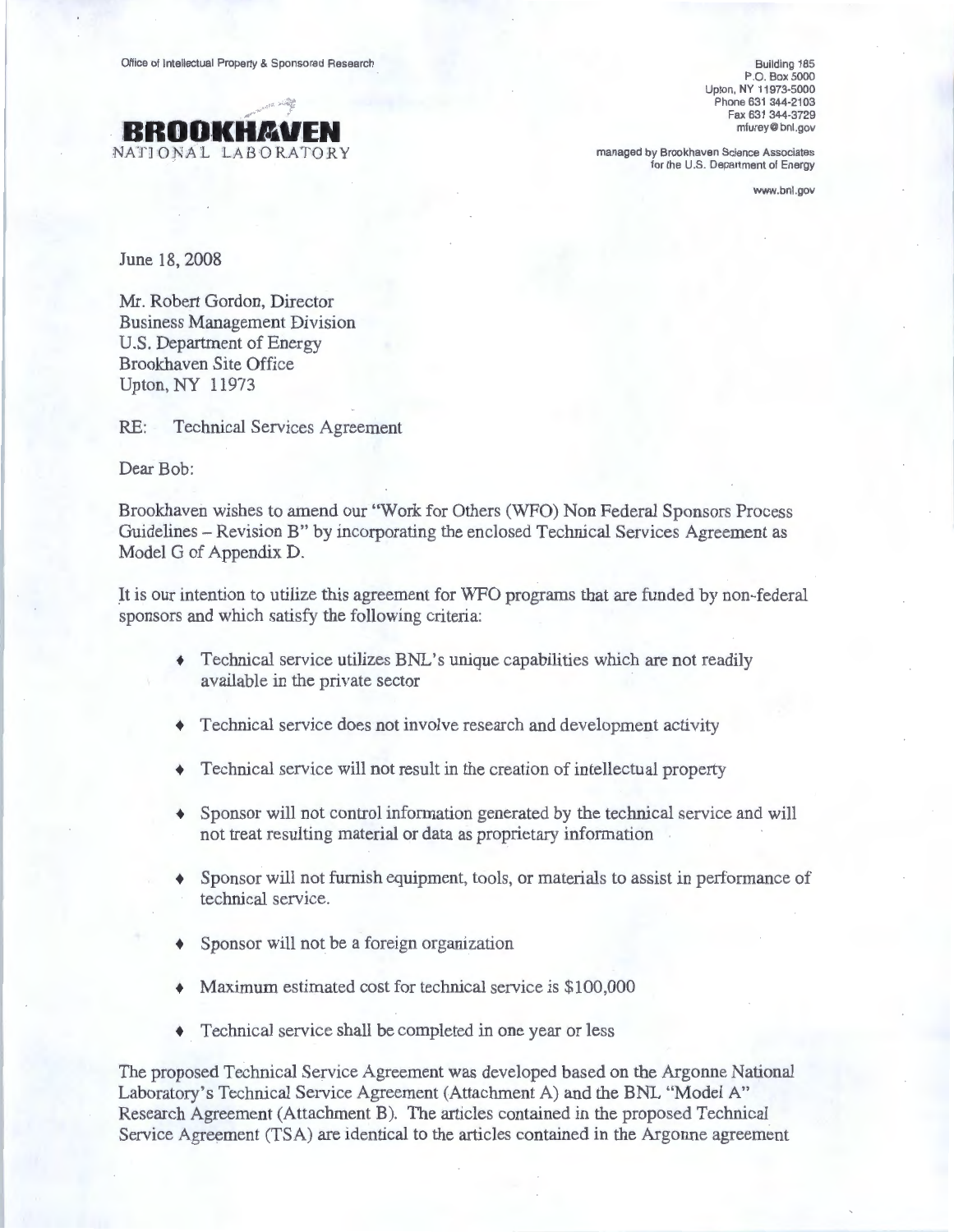

Article I - Parties to the Agreement - This article reflects the Model A language with one revision. In the last sentence; "when conducting research for the Sponsor" has been revised to "when providing goods, services, products, processes, materials, or information to the Sponsor"

Article II - Term of the Agreement - Reflects Argonne language

Article III – Costs and Payment – Reflects Model A language from articles III (Costs) and IV (Funding and Payment)

Article IV - Disclaimer- Reflects Model A language

Article V - General Indemnity - Reflects Model A language including Options 1 and 2

Article VI - Product Liability Indemnity - Reflects Model A language including Option 1, 2 and 3

Article VII - Intellectual Property Indemnity - Limited - Reflects Model A language including Option 1

Article VIII - Patents - Reflects Argonne language (Article IV)

Article IX- Use of Information- Reflects Argonne language

Article  $X$  – Export Control – Reflects Argonne language

Article XI - Termination - Reflects Model A language

Article XII - Sponsor's Purchase Order - Reflects Argonne language

We are proposing this Technical Services Agreement as an additional contracting option in the WFO non-federal program. Proposed technical service projects would be subject to all the requirements of our current WFO process, DEAR 970-52171-1 and DOE-G-481.1-1, and would require approval from DOE-BHSO prior to entering into a TSA.

Please feel free to contact me if you have any questions or comments.

Sincerely,

 $\frac{1}{2}$ 

Michael J. Furey Manager, Research Partnerships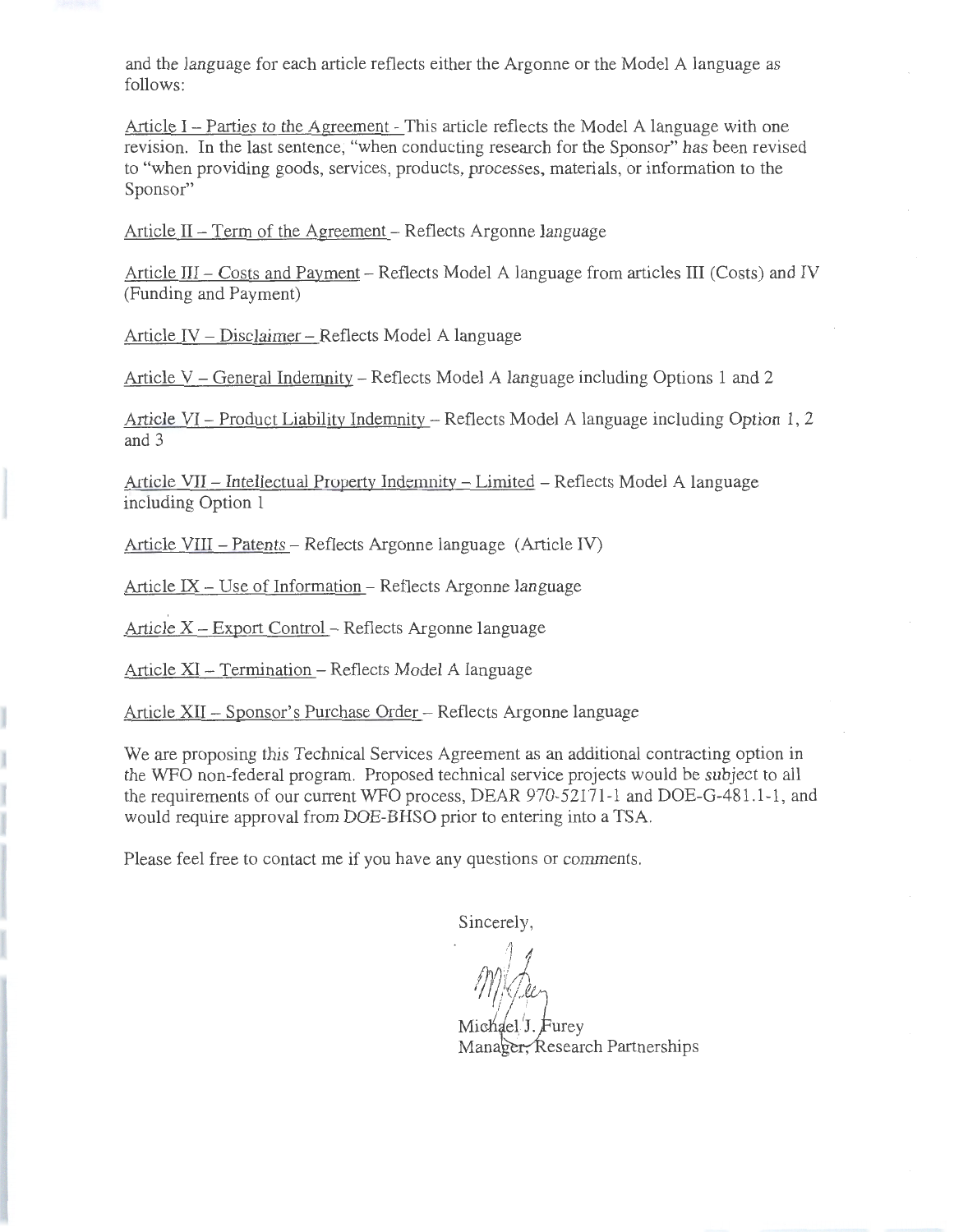#### **TECHNICAL SERVICES AGREEMENT**

#### Between

### **BROOKHAVEN SCIENCE ASSOCIATES**

## Operating Brookhaven National Laboratory (BNL) Under Prime Contract No. DE-AC02-98CH10886 for the U.S. Department of Energy

and

#### **(Name of the Non-Federal Sponsor)**

#### **Article I. PARTIES TO THE AGREEMENT**

Brookhaven Science Associates, hereinafter referred to as the "Contractor," has been requested by the **(Name of the Non-Federal Sponsor)**, hereinafter referred to as the "Sponsor," to perform the work set forth in the Statement of Work, attached hereto as Appendix A. It is understood by the Parties that the Contractor is obligated to comply with the terms and conditions of its Prime Contract with the United States Government (hereinafter called the "Government") represented by the United States Department of Energy (hereinafter called the "Department" or "DOE") when providing goods, services, products, processes, materials, or information to the Sponsor under this Agreement.

#### **Article II. TERM OF THE AGREEMENT**

The Contractor's estimated period of performance for completion of the work described in Appendix A is \_\_\_\_\_\_ months. This agreement shall be effective as of the date on which it is signed by the last of the Parties thereto.

#### **Article Ill. COSTS AND PAYMENT**

1. The Contractor's estimated cost for the work to be performed under this Agreement is \$ \_\_ . The budget set forth in Appendix A contains a detailed budget of estimated costs. The Contractor has no obligation to continue performance of the work at a cost in excess of its estimated cost, and the Sponsor shall not be liable for costs in excess of said amount without an amendment to the Agreement. The Contractor agrees to provide at least thirty (30) days' notice to the Sponsor if the actual cost to complete performance will exceed its estimated cost.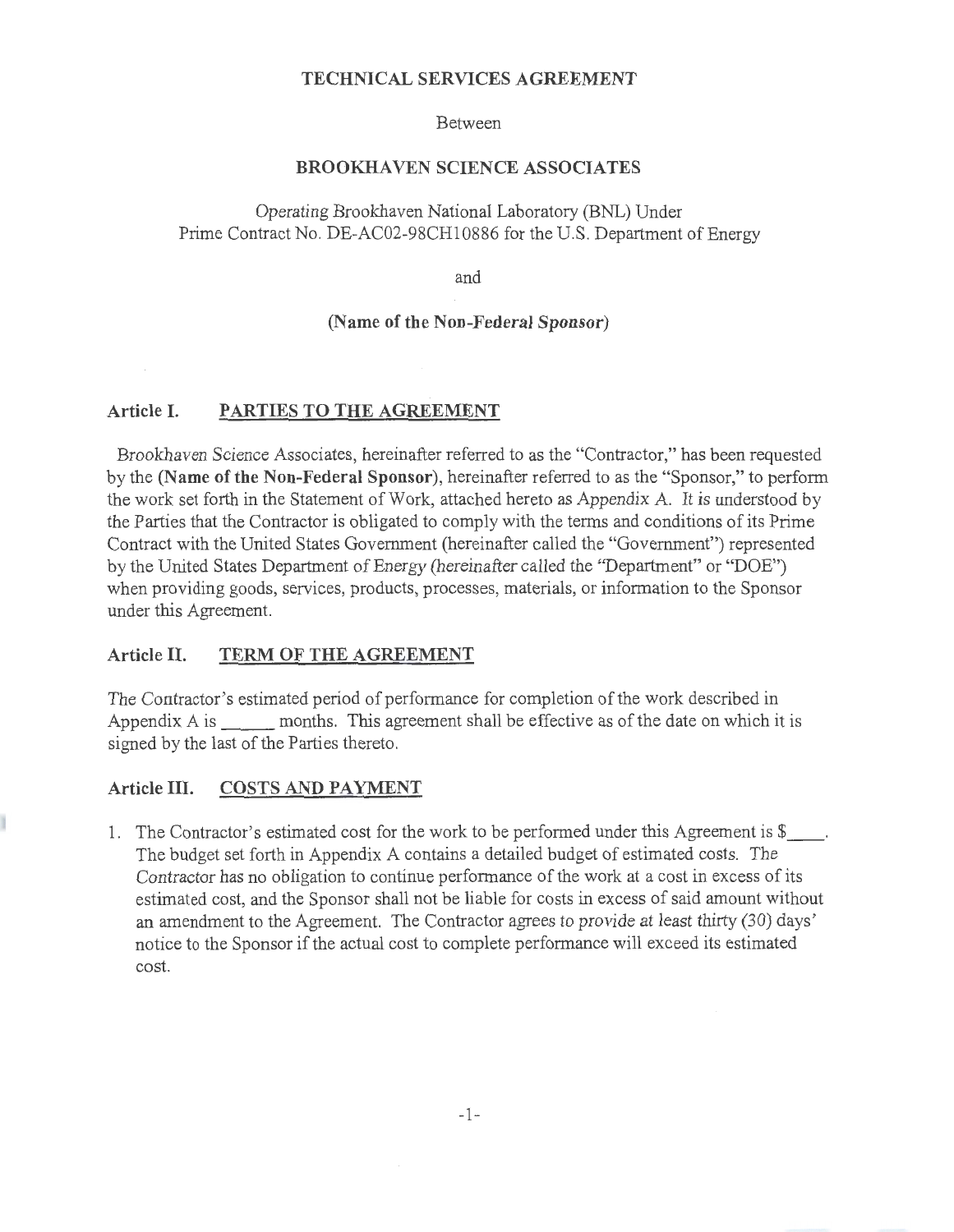- 2. The Sponsor shall make an advance payment of \$ to cover the Contractor's costs incurred in the performance of the work described in this Agreement. The Contractor must receive the advance payment prior to commencement of work. Upon completion of work, or upon termination of this agreement, the Contractor shall promptly return to the Sponsor any portion of the advance payment that is unexpended.
- 3. BSA shall submit monthly invoices, within thirty (30) days following the end of the month, to:

(Insert Sponsor's Accounts Payable Point of Contact)

4. Payments shall be made by the Sponsor within thirty (30) days of receipt of a monthly invoice from the Contractor. Payments by the Sponsor shall be directed to :

Brookhaven National Laboratory Accounts Receivable, Bldg. 400D P.O. Box 5000 Upton, New York 11973-5000

### **Article IV. DISCLAIMER**

THE GOVERNMENT AND THE CONTRACTOR MAKE NO EXPRESS OR IMPLIED WARRANTY AS TO THE CONDITIONS OF THE RESEARCH OR ANY INTELLECTUAL PROPERTY, GENERATED INFORMATION, OR PRODUCT MADE OR DEVELOPED UNDER THIS WORK FOR OTHERS AGREEMENT, OR THE OWNERSHIP, MERCHANTABILITY, OR FITNESS FOR A PARTICULAR PURPOSE OF THE RESEARCH OR RESULTING PRODUCT; THAT THE GOODS, SERVICES, MATERIALS, PRODUCTS, PROCESSES, INFORMATION, OR DATA TO BE FURNISHED HEREUNDER WILL ACCOMPLISH INTENDED RESULTS OR ARE SAFE FOR ANY PURPOSE INCLUDING THE INTENDED PURPOSE; OR THAT ANY OF THE ABOVE WILL NOT INTERFERE WITH PRIVATELY OWNED RIGHTS OF OTHERS. NEITHER THE GOVERNMENT NOR THE CONTRACTOR SHALL BE LIABLE FOR SPECIAL, CONSEQUENTIAL, OR INCIDENTAL DAMAGES ATTRIBUTED TO SUCH RESEARCH OR RESULTING PRODUCT, INTELLECTUAL PROPERTY, GENERATED INFORMATION, OR PRODUCT MADE OR DELIVERED UNDER THIS WORK FOR OTHERS AGREEMENT.

#### **Article V. GENERAL INDEMNITY**

The Sponsor agrees to indemnify and hold harmless the Government, the Department, the Contractor, and persons acting on their behalf from all liability, including costs and expenses incurred, to any person, including the Sponsor, for injury to or death of persons or other living things or injury to or destruction of property arising out of the performance of the Agreement by the Government, the Department, the Contractor, or persons acting on their behalf, or arising out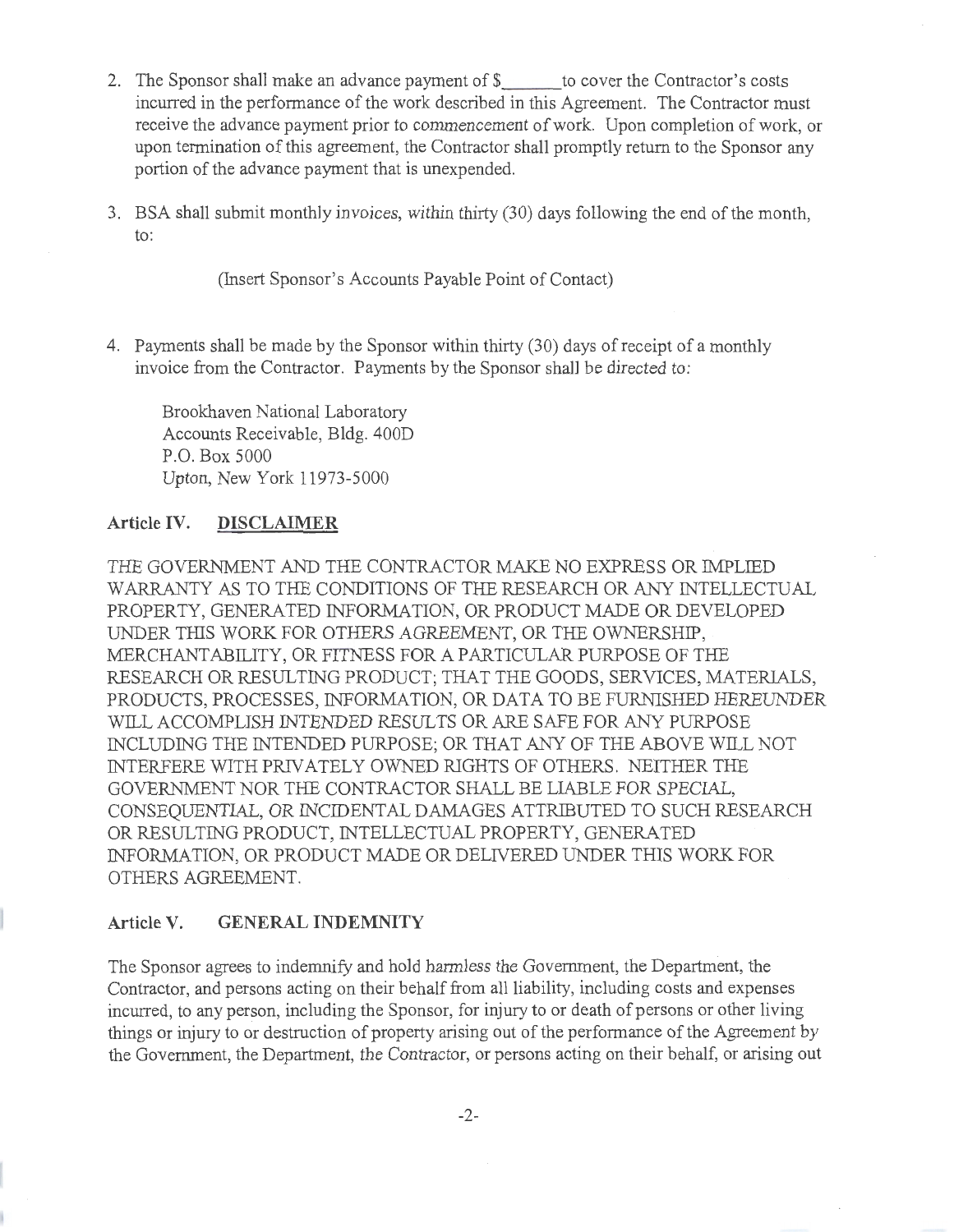of the use ofthe services performed, materials supplied, or information given hereunder by any person including the Sponsor, and not directly resulting from the fault or negligence of the Government, the Department, the Contractor, or persons acting on their behalf.

**Option 1:**  If the Sponsor is a state government, a state agency, a state college or university, or a political subdivision of a state or an agency thereof, and such entity is limited by law from assuming all such indemnification obligations, the General Indemnity Article may begin with:

To the extent permitted by [name of State] law, the Sponsor. ..

- **Option 2:**  The General Indemnity is only required if one of the following conditions is relevant to the Agreement. If none of these conditions apply to the Agreement, this article may be deleted and this section will be titled **[Reserved].** 
	- 1. The Sponsor is providing material or equipment to the Contractor.
	- ii. The Sponsor is sending its employees to BNL as part of the Statement of Work.
	- 111. The Sponsor is directing that specific activities not normally performed by the Contractor be performed as part of the Statement of Work.

## **Article VI. PRODUCT LIABILITY INDEMNITY**

Except for any liability resulting from any negligent acts or omissions of the Government or the Contractor, the Sponsor agrees to indemnify the Government and the Contractor for all damages, costs, and expenses, including attorney's fees, arising from personal injury or property damage occurring as a result of the making, using, or selling of a product, process, or service by or on behalf of the Sponsor, its assignees, or licensees, which was derived from the work performed under this Agreement. In respect to this Article, neither the Government nor the Contractor shall be considered assignees or licensees of the Sponsor, as a result of reserved Government and Contractor rights. The indemnity set forth in this paragraph shall apply only if the Sponsor shall have been informed as soon and as completely as practical by the Contractor and/or the Government of the action alleging such claim and shall have been given an opportunity, to the maximum extent afforded by applicable laws, rules, or regulations, to participate in and control its defense, and the Contractor and/or Government shall have provided all reasonably available information and reasonable assistance requested by the Sponsor. No settlement for which the Sponsor would be responsible shall be made without the Sponsor's consent unless required by final decree of a court of competent jurisdiction.

**Option 1:** As an option to using the above language for product liability, a hold harmless provision may be substituted therefore, as follows:

> Except for any liability resulting from any negligent acts or omissions of the Government or the Contractor, the Sponsor agrees to hold harmless the Government and the Contractor for all damages, costs, and expenses,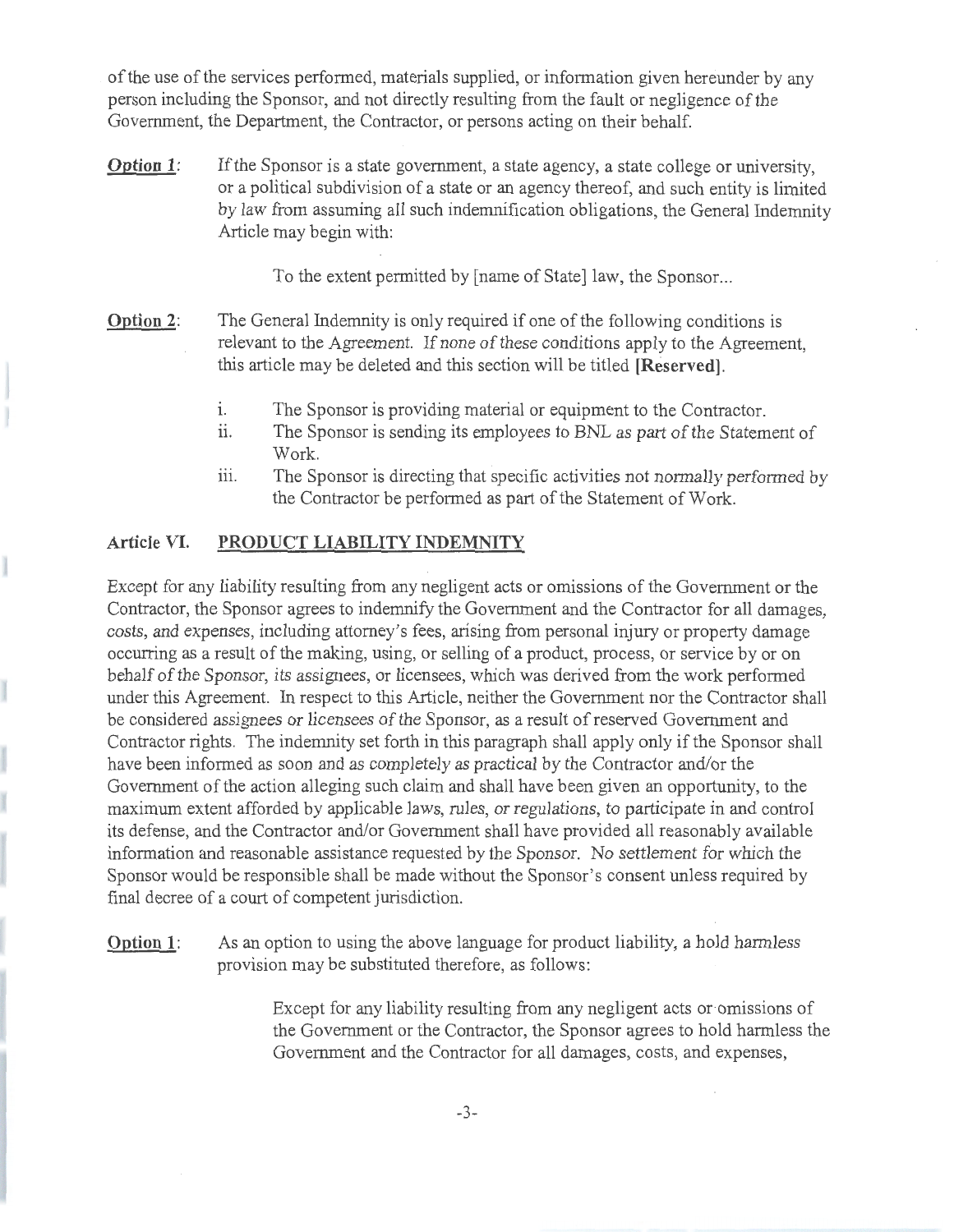including attorney's fees, arising from personal injury or property damage occurring as a result of the making, using, or selling of a product, process, or service by or on behalf of the Sponsor, its assignees, or licensees, which was derived from the work performed under this Agreement.

#### **Option 2:**  If the Sponsor is a state government, a State agency, a State college or university, or a political subdivision of a State or an agency thereof, and such entity is limited by law from assuming all such indemnification obligations, the product liability Article may begin with:

To the extent permitted by [name of State] State law and except for any liability resulting from any negligent acts or omissions...

- **Option 3:**  A Product Liability Indemnity provision may not be required in certain Agreements that involve the following situations. In these situations, this article may be deleted and this section will be titled **[Reserved].** 
	- 1. It is determined that the results will be a product, process, or service unlikely to be commercialized (e.g., activity is limited to technical assistance). Circumstances must be such that they justify the exclusion of the product liability indemnity provision from the agreement. Such determinations will be made on a case-by-case basis and will be supported by facts indicating there is little or no potential risk of liability to the government or the contractor. The authority to make these determinations shall reside with BNL's Manager of the Office of Intellectual Property and Sponsored Research.
	- ii. The results are to be placed totally in the public domain (i.e., no intellectual property protection for any of the results) and accompanied by a DOE-approved disclaimer.

## **Article VII. INTELLECTUAL PROPERTY INDEMNITY - LIMITED**

The Sponsor shall indemnify the Government and the Contractor and their officers, agents, and employees against liability, including costs, for infringement of any United States patent, copyright, or other intellectual property arising out of any acts required or directed by the Sponsor to be performed under this Agreement to the extent such acts are not already performed at BNL. Such indemnity shall not apply to a claimed infringement that is settled without the consent of the Sponsor unless required by a court of competent jurisdiction.

**Option 1:** If the Sponsor is a state government, a state agency, a state college or university, or a political subdivision of a state or an agency thereof, and such entity is limited by law from assuming this indemnification, then this provision may begin with:

To the extent permitted by [name of State] law, the Sponsor. ..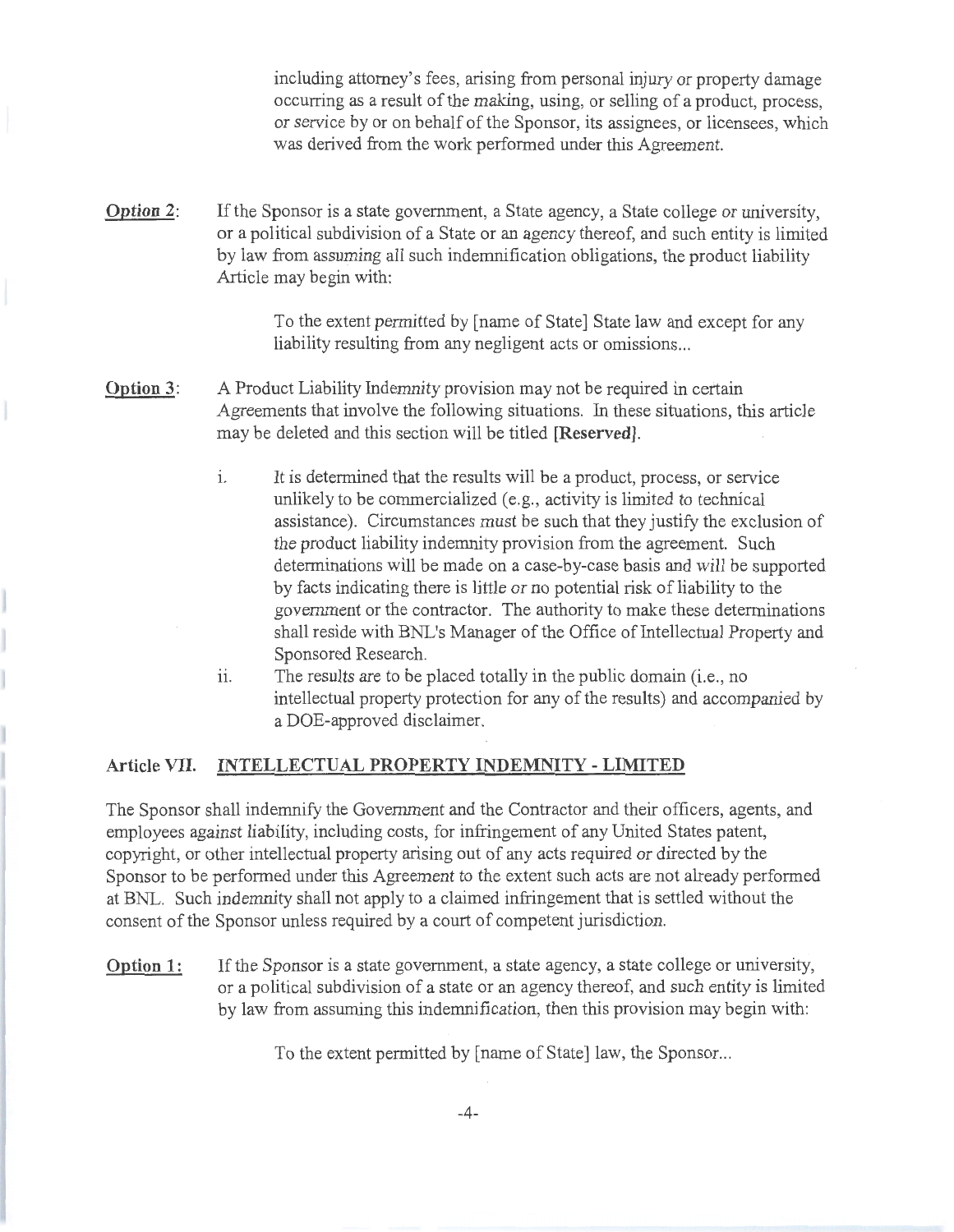# **Article VIII. PATENTS AND RIGHTS IN DATA**

All work performed by the Contractor shall be in accordance with the requirements of the Prime Contract, as amended, and all rights in data and inventions made in the course of or under this Agreement will be in accordance with the terms of the Prime Contract.

## **Article IX. USE OF INFORMATION**

The DOE shall have the right to use, without payment of any compensation, and information acquired by the DOE or the Contractor in connection with or as a result of the work hereunder, for any purpose.

## **Article X. EXPORT CONTROL**

The Parties understand that materials and information resulting from the performance of this Agreement maybe subject to export control laws, and that each Party is responsible for its own compliance with such laws.

# **Article XI. TERMINATION**

Performance of work under this Agreement may be terminated at any time by either Party, without liability, except as provided above, upon giving sixty (60) days written notice to the other Party. The Contractor shall terminate this Agreement only when the Contractor determines; after direction from DOE, that such termination is in the best interest of the Government, provided however, that the Contractor shall have the right to terminate if the Sponsor shall have failed to advance the funds required by Article IV. In the event of termination, the Sponsor shall be responsible for the Contractor' s costs (including closeout costs), through the effective date of termination, but in no event shall the Sponsor' s cost responsibility exceed the total cost to the Sponsor as described in Article  $III$ , above.

## **Article XII. SPONSOR'S PURCHASE ORDER**

Any terms and conditions appearing on Sponsor's Purchase Order shall have no force or effect. The above terms and conditions hereof are the only terms and conditions applicable to this transaction.